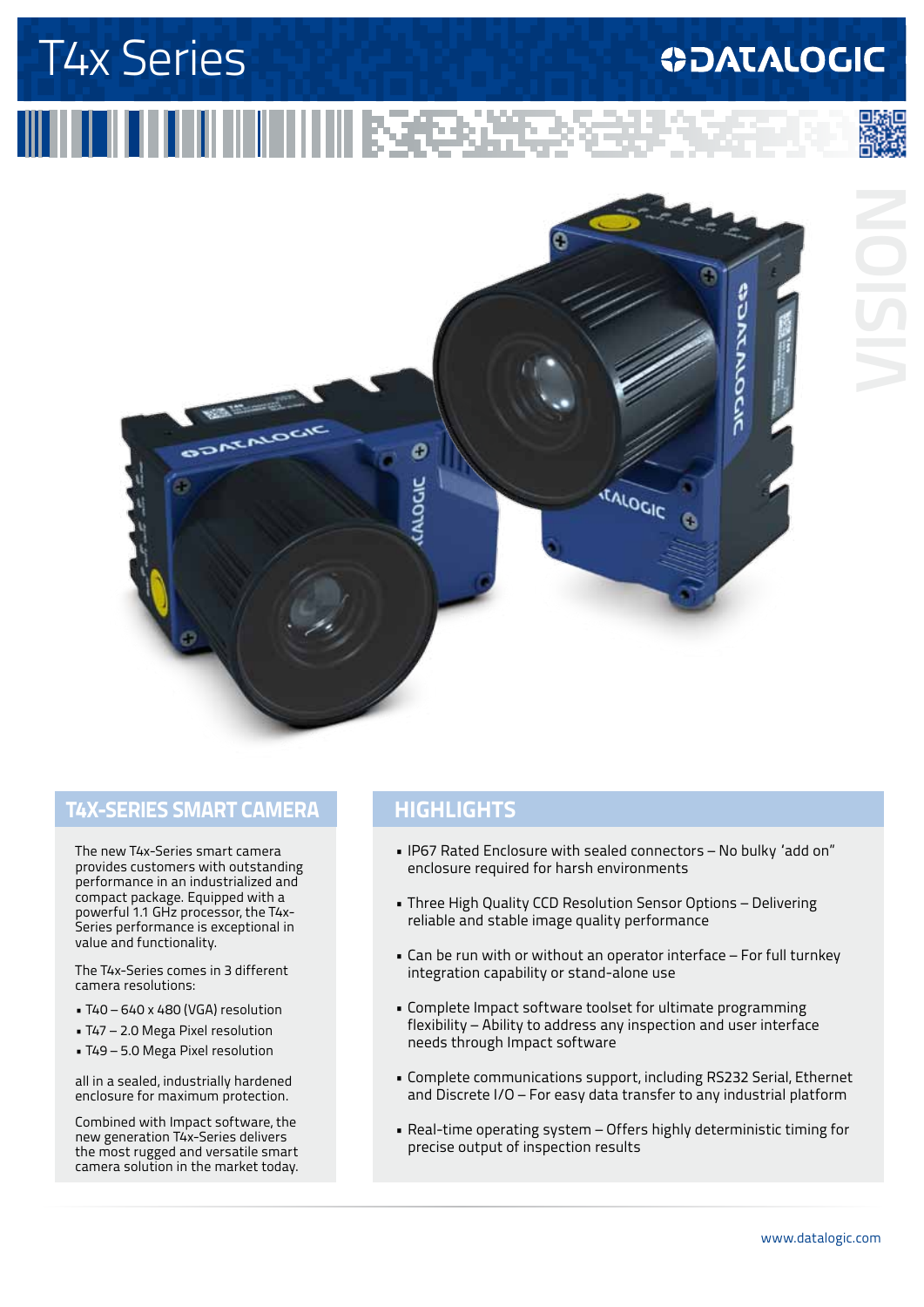# **ODATALOGIC**

### **PRODUCT SPECIFICATIONS**

|                                    | <b>T40</b>                                | T47                          | T49                        |  |
|------------------------------------|-------------------------------------------|------------------------------|----------------------------|--|
| Resolution                         | 640 x 480 CCD                             | 1600 x 1200 CCD              | 2448 x 2048 CCD            |  |
| Pixel size                         | $7.4 \times 7.4$ um                       | $4.4 \times 4.4$ um          | $3.4 \times 3.4$ um        |  |
| Imager size                        | 1/3''                                     | $1/1.8$ "                    | 2/3"                       |  |
| Lens mount                         | C-Mount                                   |                              |                            |  |
| Frames/sec                         | 60                                        | 15                           | 15                         |  |
| Processor                          | 1.1 GHz TI Da Vinci                       |                              |                            |  |
| Housing                            | Right Angle - IP67                        |                              |                            |  |
| Housing dimensions maximum (LxWxH) | 123 x 65 x 101 mm (4.84 x 2.55 x 3.98 in) |                              |                            |  |
| Dedicated I/O                      | 1 In / 1 Out                              |                              |                            |  |
| Configurable I/O                   | 1 In / 2 Out                              |                              |                            |  |
| I/O optically isolated             | <b>YES</b>                                |                              |                            |  |
| External button                    | <b>YES</b>                                |                              |                            |  |
| Power requirements                 | 10-30 VDC<br>$1 - 0.33A$                  | 10-30 VDC<br>$1.05 - 0.35 A$ | 10-30 VDC<br>$1.2 - 0.4$ A |  |
| RS-232 serial                      | <b>YES</b>                                |                              |                            |  |
| Ethernet                           | <b>YES</b>                                |                              |                            |  |
| Storage                            | 256 MB Flash                              |                              |                            |  |
| <b>RAM</b>                         | 512 MB                                    |                              |                            |  |
| <b>Operating Temperature</b>       | 0 to 50 °C                                |                              |                            |  |
| Humidity (non-condensing)          | 0 to 90%                                  |                              |                            |  |
| Certifications                     | CE, CSA                                   |                              |                            |  |
|                                    |                                           |                              |                            |  |

## **APPLICATIONS**

#### **Lot Code Verification**

The T4x-Series smart camera series provides the right amount of software tools, processing power and sensor resolution to read and verify lot and date codes while being able to survive the harsh wash down environments of production lines. With our OCR software tool and sealed communication connectors, inspection data for product tracking and signaling can be quickly setup and easily transmitted to receiving devices such as PCs, PLCs, control systems, robots and other industrial devices.





#### **Precision Repeating Measurement**

Designed with high quality CCD sensors, locating and precision software measurement tools, the T4x-Series smart cameras can improve your efficiency by providing accurate and repeatable gauging data for hundreds of measurements - in only 10ths of a second.

#### **Pattern Finding**

The powerful pattern finding algorithm provides robust locating of unique shapes even when there are similar products in the inspection image. Light insensitive and scaling capable, this tool provides incredible results even in noisy images and is included as a standard software tool in the T4x-Series smart camera products.

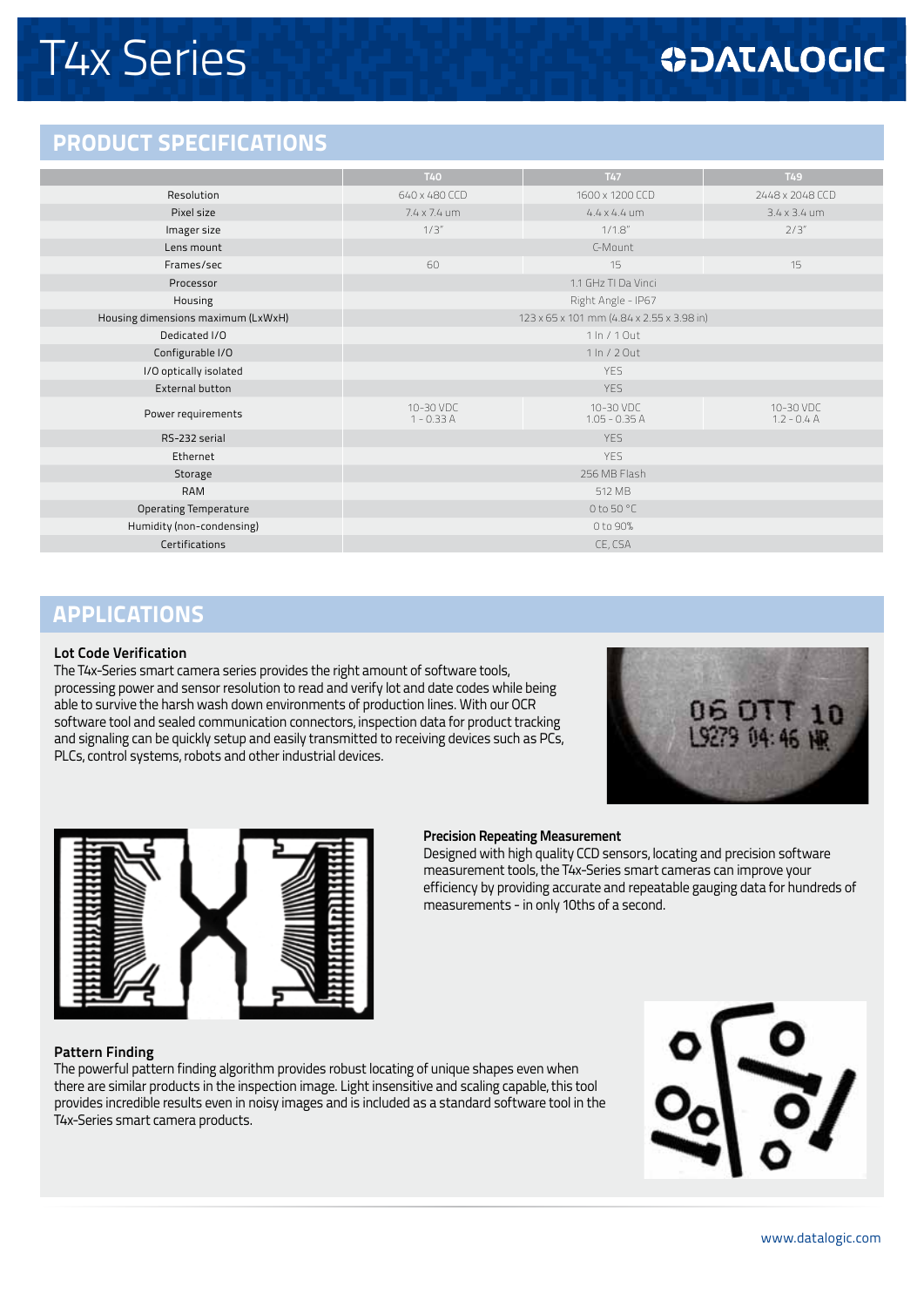# T4x Series

# **ODATALOGIC**

## **hmi interface CONNECTORS**

| <b>BUSY</b> | OUT1 OUT2 OUT3 ONLINE |  |
|-------------|-----------------------|--|
|             |                       |  |
|             |                       |  |
|             |                       |  |

| I ED Color          | Red  | Yellow | Yellow | Yellow | Green   |
|---------------------|------|--------|--------|--------|---------|
| <b>LED Function</b> | Busy | Out 1  | Out2   | Out 3  | On line |



**A** - M16 Male 19 poles (I/O & Power) **B** - M12 Female 8 poles A-Coded (Gigabit Ethernet) **C** - M12 Male 8 poles A-Coded (Not Used)

## **DIMENSIONs**



[mm]